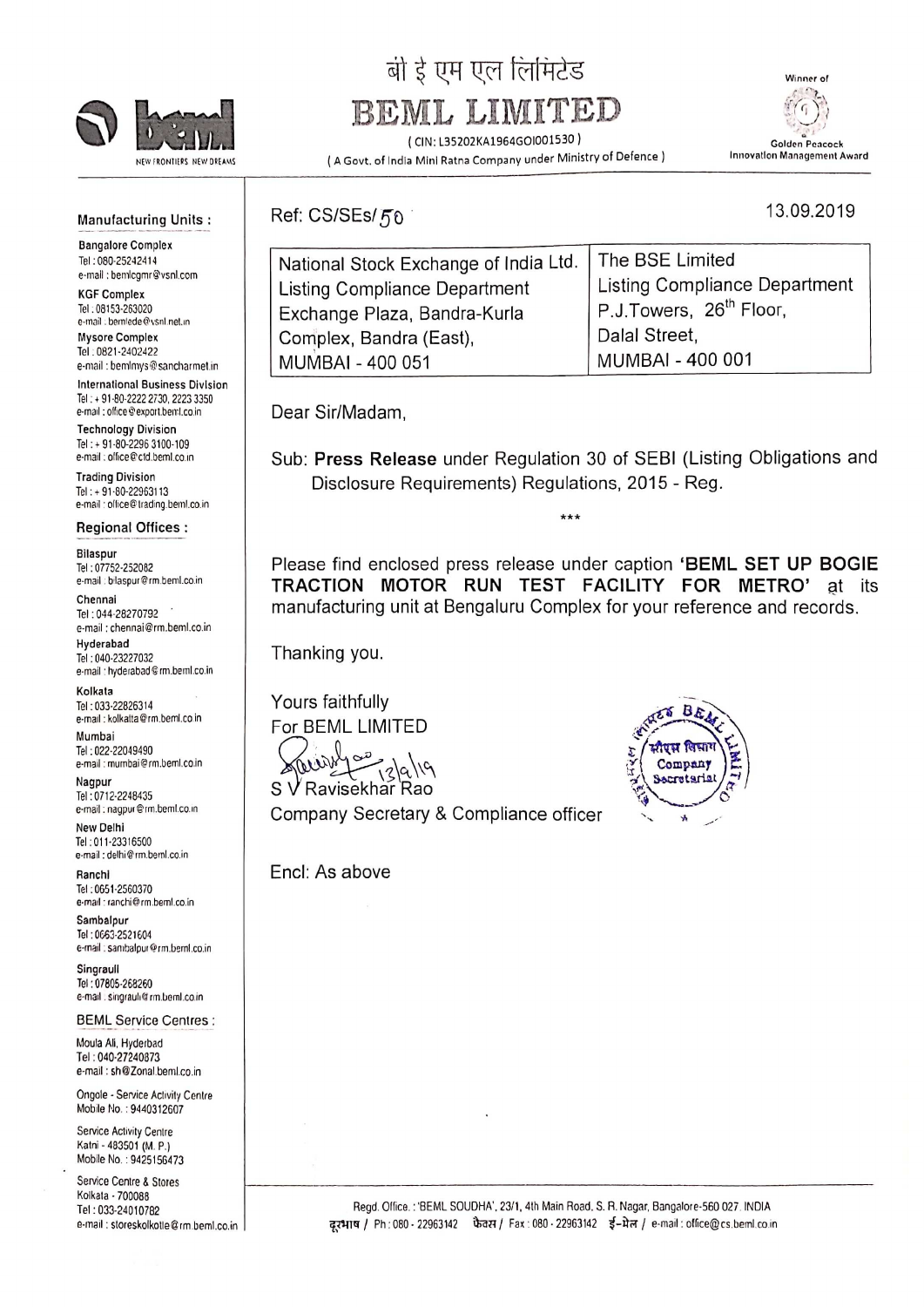

## **BEML SET UP BOGIE TRACTION MOTOR RUN TEST FACILITY FOR METRO**

### **\*\* ONE OF ITS KIND IN INDIA \*\***

BEML a Miniratna GoI Undertaking under the Ministry of Defence set up Bogie Traction Motor Run test facility for Metro at its Metro manufacturing unit at Bangalore.

At a function held at BEML Bangalore Complex, the facility was inaugurated by Shri Ajay Seth, IAS., MD Bangalore Metro Rail Corporation (BMRCL) in the presence of Shri Deepak Kumar Hota, CMD BEML and other senior executives of BEML & BMRCL.



The indigenously developed facility is one of its kind in India, will help in improving metro train ride quality and increases the reliability of coaches. This will run on electrical drive type for checking the drive from Traction Motors to Wheels.

It may be recalled that BEML had supplied 150 metro cars to BMRCL which are running as 3 car train sets.